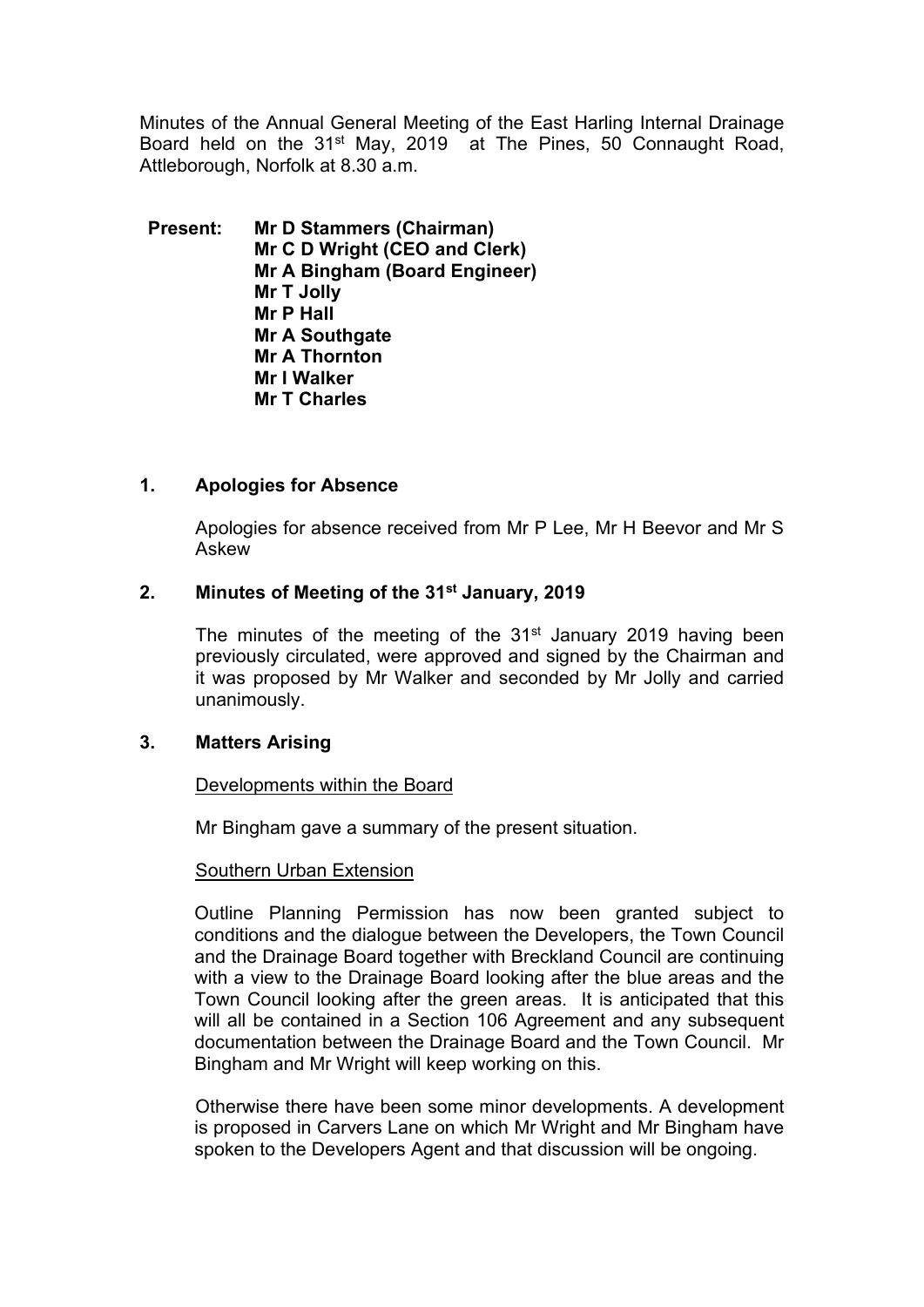Norfolk County Council is proposing a development on Hargham Road on some of their former farmland despite the 4000 additional homes being provided under the Attleborough Southern Urban Extension. Mr Bingham will be commenting on this.

# **4. Accounts**

- 1. The Clerk went through the Annual Statement of Governance and after due consideration it was proposed by Mr Thornton and seconded by Mr Hall that this be approved and the Chairman and Clerk then signed the same.
- 2. The Clerk went through the annual accounts and explained the variations between this years and last years accounts. It was then proposed by Mr Walker and seconded by Mr Southgate that the accounts be approved. The Chairman and Clerk then signed the accounts in anticipation of sending them off to the auditor. It was agreed that copies of the signed accounts would be emailed to all Board members.

# **5. Any Other Business**

- 1. Mr Bingham said that he and Mr Stammers had met Mr Lee Pilkington and will carry out some bank repair work in the autumn subject to the water vole survey that is being carried out at the moment. The issues with Mr Pilkington have now been resolved.
- 2. Mr Bingham said that he had a complaint in respect of works at East Harling Mill. The works have not been carried out in the IDB District and had been carried out by the Parish Council. He and Mr Stammers had met with Mr and Mrs Rolands the owners of The Mill. Subsequently Mr Bingham had met with the Parish Council and explained the Parish Council's position in respect of drainage works and if they carry out any within the Board Area they need our consent. The Parish Council were fine with this.
- 3. Mr Bingham reported that in respect of the meetings relating to the Thet, Thetford Town Council is holding a River Day shortly if anybody is interested. He said that he was also trying to get Attleborough Town Council more involved in river works.
- 4. It was agreed that the By-laws should now be sent to Defra as they had now been approved by the Board.
- 5. Mr Wright raised the question of a business person for the Board and it was agreed that he would make an approach to the